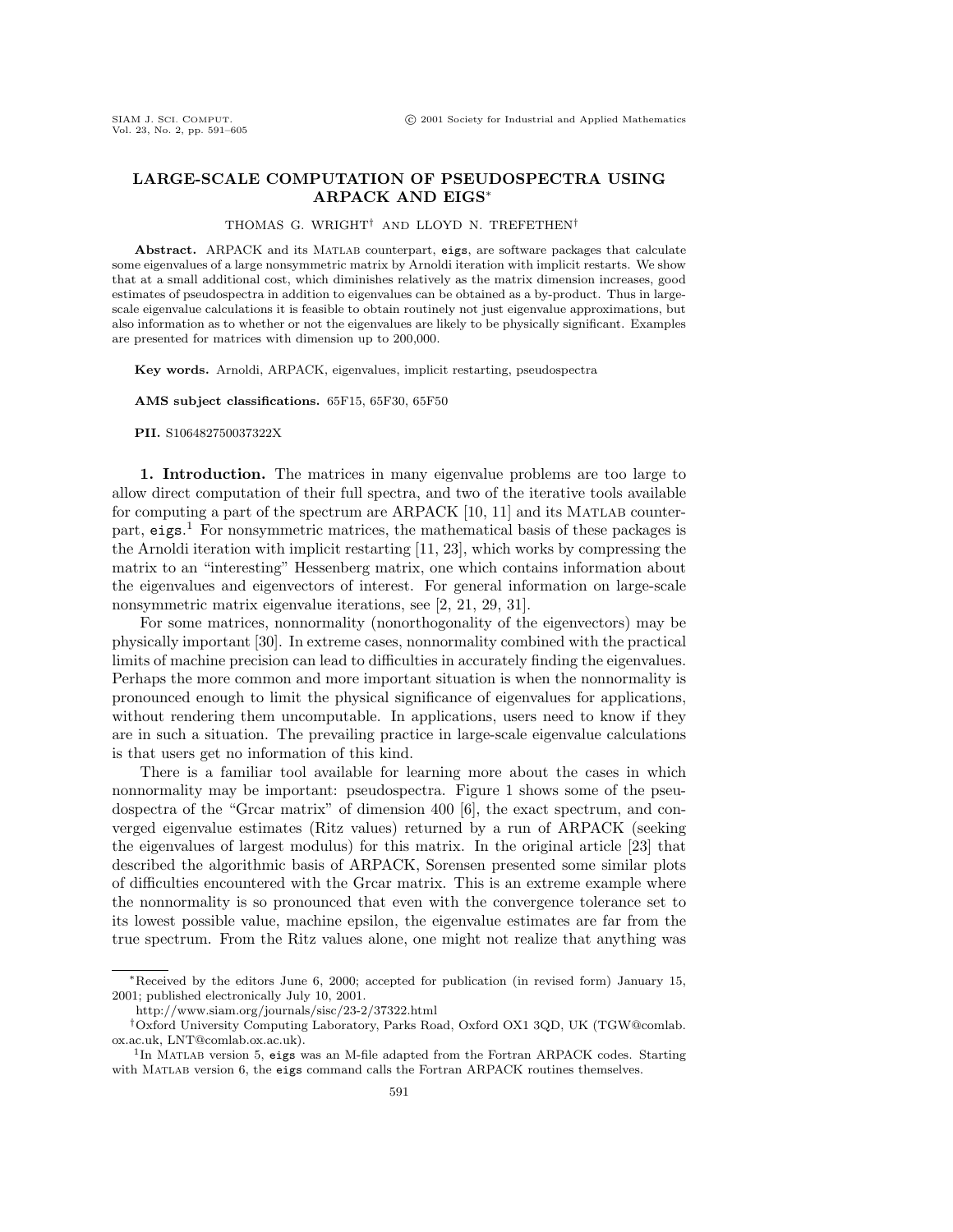

FIG. 1. The  $\epsilon$ -pseudospectra for  $\epsilon = 10^{-5}, 10^{-6}, \ldots, 10^{-17}$  of the Grear matrix (dimension 400), with the actual eigenvalues shown as solid stars and the converged eigenvalue estimates (for the eigenvalues of largest modulus) returned by ARPACK shown as open circles. The ARPACK estimates lie between the  $10^{-16}$  and  $10^{-17}$  pseudospectral contours.

amiss. Once the pseudospectra are plotted too, it is obvious.

Computing the pseudospectra of a matrix of dimension  $N$  is traditionally an expensive task, requiring an  $\mathcal{O}(N^3)$  singular value decomposition at each point in a grid. For a reasonably fine mesh, this leads to an  $\mathcal{O}(N^3)$  algorithm with the constant of the order of thousands. Recent developments in algorithms for computing pseudospectra have improved the constant [28], and the asymptotic complexity for large sparse matrices [3, 12], but these are still fairly costly techniques. In this paper we show that for large matrices, we can cheaply compute an approximation to the pseudospectra in a region near the interesting eigenvalues. Our method uses the upper Hessenberg matrix constructed after successive iterations of the implicitly restarted Arnoldi algorithm, as implemented in ARPACK. Among other things, this means that after performing an eigenvalue computation with ARPACK or eigs, a user can quickly obtain a graphical check to indicate whether the Ritz values returned are likely to be physically meaningful. Our vision is that every ARPACK or eigs user ought to plot pseudospectra estimates routinely after their eigenvalue computations as a cheap "sanity check."

Some ideas related to ours have appeared in earlier papers by Nachtigal, Reichel, and Trefethen [17], Ruhe [19], Sorensen [23], Toh [24], and Toh and Trefethen [25]. For example, Sorensen plotted level curves of filter polynomials and observed that they sometimes approximated pseudospectra, and Ruhe showed that pseudospectra could be approximated by a rational Krylov method. What is new here is the explicit development of a method for approximating pseudospectra based on ARPACK. Of course, one could also consider the use of different low-dimensional compressions of a matrix problem such as those constructed by the Jacobi–Davidson algorithm [22]. Preliminary experiments, not reported here, show that this kind of Jacobi–Davidson approximation of pseudospectra can also be effective.

We start by giving an overview of pseudospectra calculations and the implicitly restarted Arnoldi iteration, followed by the practical details of our implementation along with a discussion of some of the problems we have had to deal with. After this we give some examples of the technique in practice. We also mention our MATLAB graphical user interface (GUI), which automates the computation of pseudospectra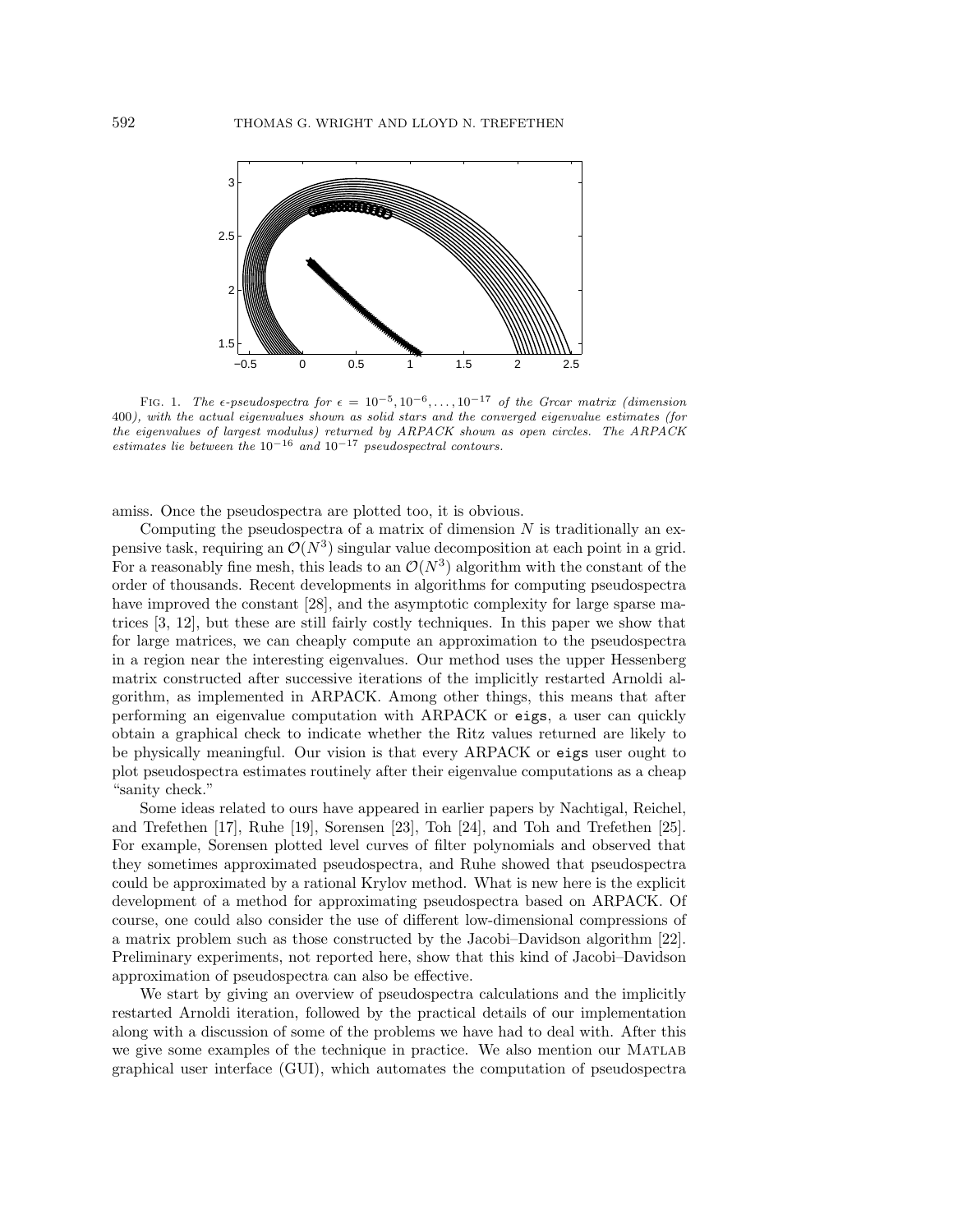after the eigenvalues of a matrix have been computed by eigs in Matlab.

The computations presented in this paper were all performed using eigs in Mat-LAB version 6 (which essentially is ARPACK) and our GUI rather than the Fortran ARPACK, although our initial experiments were done with the Fortran code.

**2. Pseudospectra.** There are several equivalent ways of defining  $\Lambda_{\epsilon}(A)$ , the  $\epsilon$ -pseudospectrum of a matrix A. The two most important (see, e.g., [27]) are perhaps

(2.1) 
$$
\Lambda_{\epsilon}(A) = \{ z \in \mathbb{C} : ||(zI - A)^{-1}|| \geq \epsilon^{-1} \}
$$

and

(2.2) 
$$
\Lambda_{\epsilon}(A) = \{ z \in \mathbb{C} : z \in \Lambda(A + E) \text{ for some } E \text{ with } ||E|| \leq \epsilon \}.
$$

When the norms are taken to be the 2-norm, the definitions are equivalent to

(2.3) 
$$
\Lambda_{\epsilon}(A) = \{ z \in \mathbb{C} : \sigma_{\min}(zI - A) \leq \epsilon \},
$$

where  $\sigma_{\min}(\cdot)$  denotes minimum singular value. This provides the basis of many algorithms for computing pseudospectra. The most familiar technique is to use a grid over the region of the complex plane of interest and calculate the minimum singular value of  $zI - A$  at each grid point z. These values can then be passed to a contour plotter to draw the level curves. For the rest of this paper, we consider the 2-norm; other norms are discussed in [8, 28].

The reason for the cost of computation of pseudospectra is now clear: the amount of work needed to compute the minimum singular value of a general matrix of dimension N is  $\mathcal{O}(N^3)$  (see, e.g., [5]). However, several techniques have been developed to reduce this cost [28]. Here are two important ones.

(I) Project the matrix onto a lower dimensional invariant subspace via, e.g., a partial Schur factorization (Reddy, Schmid, and Henningson [18]). This works well when the interesting portion of the complex plane excludes a large fraction of the eigenvalues of the matrix. In this case, the effect of the omitted eigenvalues on the interesting portion of the pseudospectra is typically small, especially if the undesired eigenvalues are well conditioned. Projection can significantly reduce the size of the matrix whose pseudospectra we need to compute, making the singular value computation dramatically faster. In general, the additional cost of projecting the matrix is much less than the cost of repeatedly computing the smallest singular value for the shifted original matrix.

(II) Perform a single matrix reduction to Hessenberg or triangular form before doing any singular value decompositions (Lui [12]), allowing the singular value calculations to be done using a more efficient algorithm.

One way of combining these ideas is to do a complete Schur decomposition of the matrix,  $A = UTU^*$ , and then to reorder the diagonal entries of the triangular matrix to leave the "wanted" eigenvalues at the top. The reordered factorization can then be truncated leaving the required partial Schur factorization. We can now find the singular values of the matrices shifted for each grid point  $z$  using either the original matrix  $A$  or the triangular matrix  $T$ :

$$
(2.4) \qquad \sigma(zI - A) = \sigma(zUIU^* - UTU^*) = \sigma(U(zI - T)U^*) = \sigma(zI - T).
$$

This allows us to work solely with the triangular matrix T once the  $\mathcal{O}(N^3)$  factorization has been completed. The minimum singular value of  $zI - T$  can be determined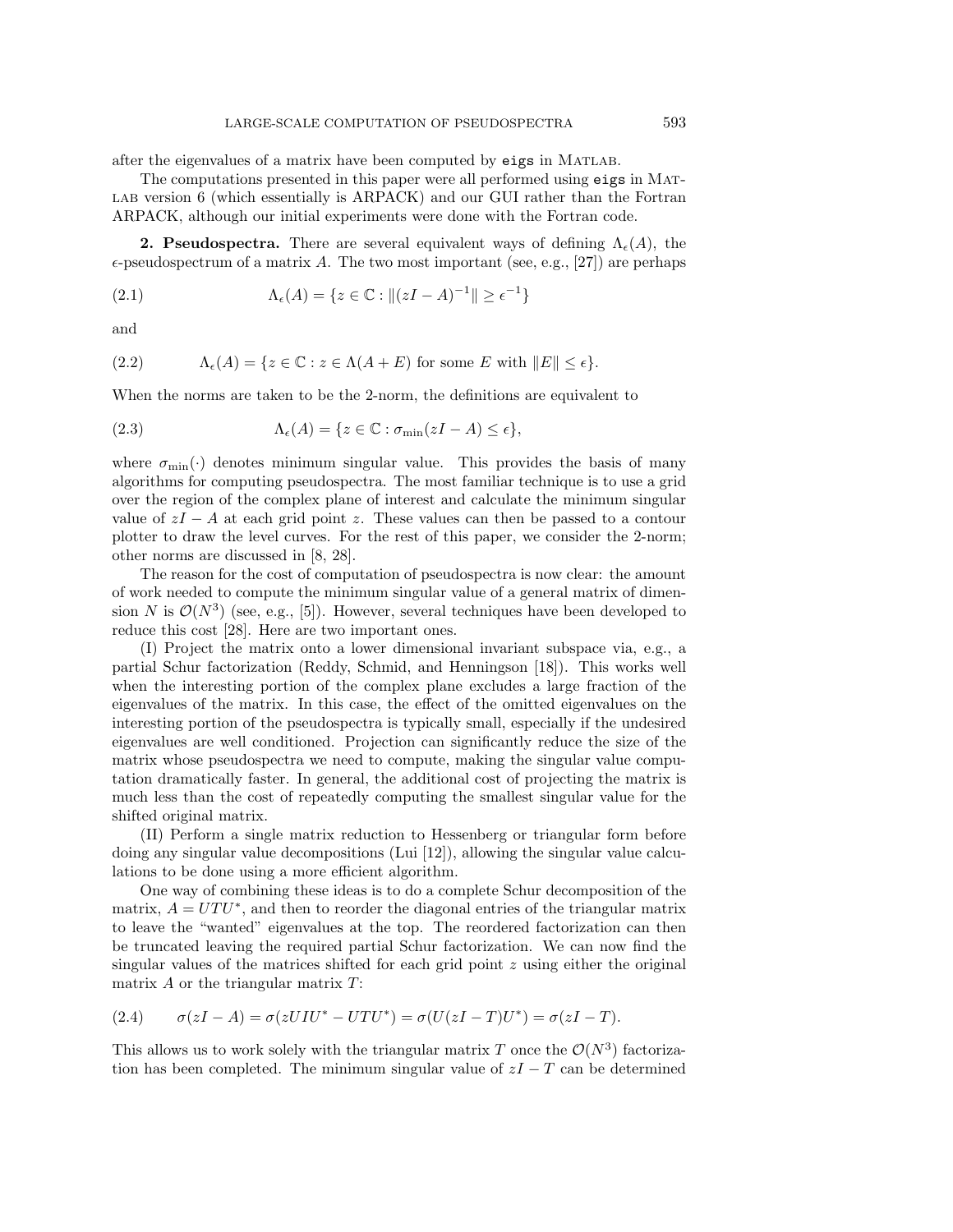in  $\mathcal{O}(N^2)$  operations<sup>2</sup> using the fact that  $\sigma_{\min}(zI-T) = \sqrt{\lambda_{\min}((zI-T)^*(zI-T))}$ . This can be calculated using either inverse iteration or inverse Lanczos iteration, which require solutions to systems of equations with the matrix  $(zI - T)^{*}(zI - T)$ . These can be solved in two stages, each using triangular system solves.

By combining these techniques with more subtle refinements we have an algorithm which is much more efficient than the straightforward method. It is suggested in [28] that the speedup obtained is typically a factor of about  $N/4$ , assuming the cost of the Schur decomposition is negligible compared with that of the rest of the algorithm. This will be the case on a fine grid for a relatively small matrix  $(N<sub>o</sub>$  of the order of a thousand or less), but for larger matrices the Schur decomposition is relatively expensive, and it destroys any sparsity structure.

**3. Arnoldi iteration.** The Arnoldi iteration for a matrix A of dimension N works by projecting A onto successive Krylov subspaces  $\mathcal{K}_j(A, v_1) \subseteq \mathbb{C}^N$  of dimension j for some starting vector  $v_1$  [1, 20]. It builds an orthonormal basis for the Krylov subspace by the Arnoldi factorization

(3.1) 
$$
AV_j = V_j H_j + f_j e_j^* = V_{j+1} \tilde{H}_j,
$$

where  $H_j$  is an upper Hessenberg matrix of dimension j, the columns of  $V_j$  form an orthonormal basis for the Krylov subspace, and  $f_j$  is orthogonal to the columns of  $V_j$ . The residual term  $f_j e_j^*$  can be incorporated into the first term  $V_j H_j$  by augmenting the matrix  $H_j$  with an extra row, all zeros except for the last entry, which is  $||f_j||$ , and including the next basis vector,  $v_{j+1} = f_j / ||f_j||$ , in the matrix  $V_j$ . The matrix  $H_j$  is now rectangular, of size  $(j + 1) \times j$ .

The matrix  $H_j$ , being rectangular, does not have any eigenvalues, but we can define its pseudospectra in terms of singular values by (2.3). (With  $\epsilon = 0$ , we recover the definition occasionally used that  $\lambda$  is an eigenvalue of a rectangular matrix A if  $A - \lambda I$  is rank-deficient, where I is the rectangular matrix of appropriate dimension with 1 on the diagonal and 0 elsewhere. In general, a rectangular matrix will have no eigenvalues, but it will have nonempty  $\epsilon$ -pseudospectra for large enough  $\epsilon$ .) It can then be shown [14, 25] that the pseudospectra of successive  $H_j$  are nested.

THEOREM 3.1. Let A be an  $N \times N$  matrix which is unitarily similar to a Hessenberg matrix H, and let  $H_j$  denote the upper left  $(j + 1) \times j$  section (in particular  $H_j$  could be created using a restarted Arnoldi iteration). Then for any  $\epsilon \geq 0$ ,

(3.2) 
$$
\Lambda_{\epsilon}(\tilde{H}_1) \subseteq \Lambda_{\epsilon}(\tilde{H}_2) \subseteq \cdots \subseteq \Lambda_{\epsilon}(A).
$$

Thus as the iteration progresses, the pseudospectra of the rectangular Hessenberg matrices better approximate those of A, which gives some justification for the approximation  $\Lambda_{\epsilon}(A) \approx \Lambda_{\epsilon}(H_j)$ . Unfortunately, this is only the case for the rectangular matrices  $H_j$ . There do not appear to be any satisfactory theorems to justify a similar approximation for the square matrices  $H_j$ , and of course for  $\epsilon$  sufficiently small the  $\epsilon$ -pseudospectra of  $H_j$  must be disjoint from those of A, since they will be small sets surrounding the eigenvalues of  $H_i$ , which are in general distinct from those of A. This is not the case for the rectangular matrix as there will not be points in the complex plane with infinite resolvent norm unless a Ritz value exactly matches an

<sup>&</sup>lt;sup>2</sup>An  $\mathcal{O}(N^2)$  algorithm can also be used for Hessenberg matrices [12], but for those we do not have the advantage of projection.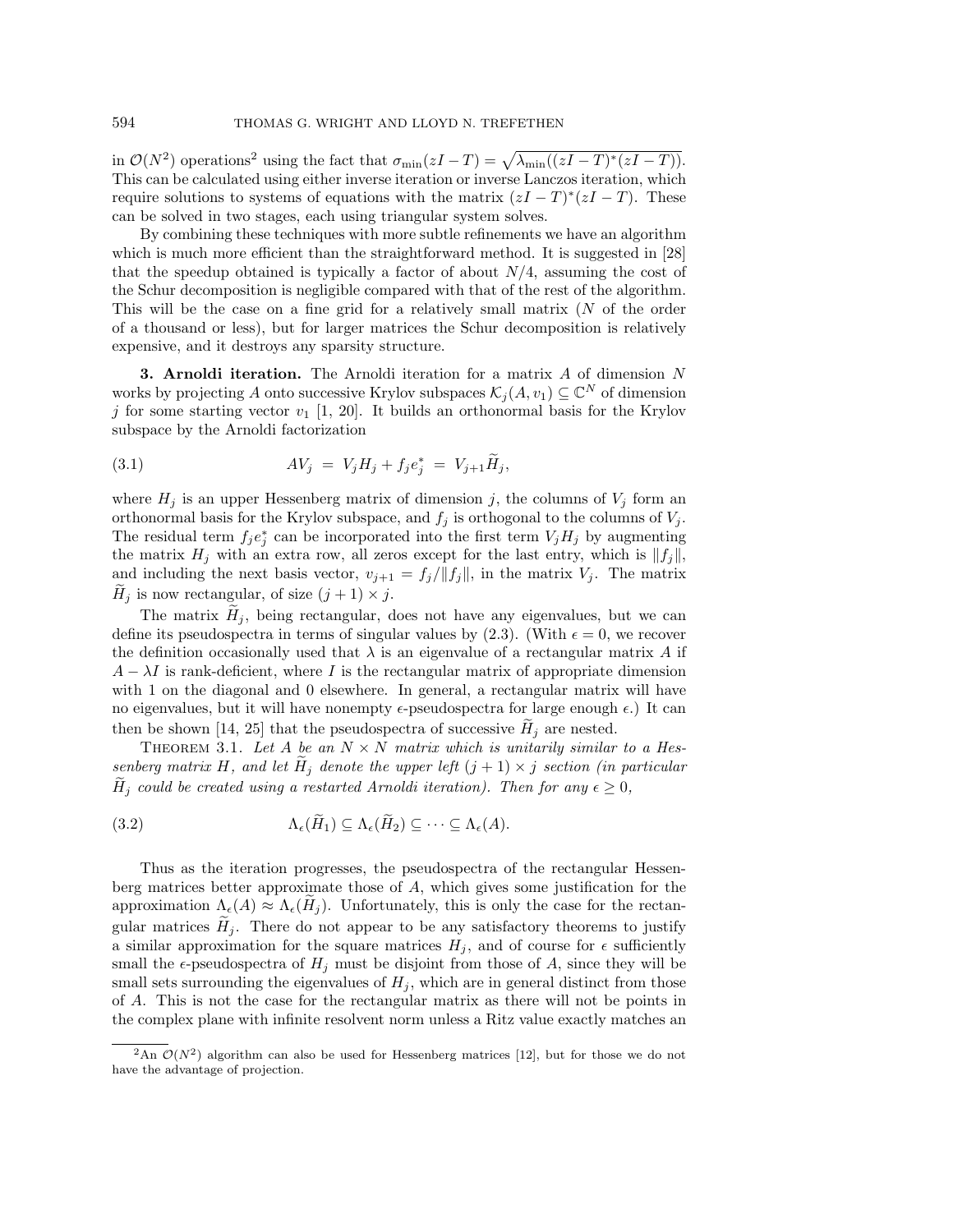eigenvalue of the original matrix. That is,  $\Lambda_{\epsilon}(H_j)$  is typically empty for sufficiently small  $\epsilon$ .

Although the property (3.2) is encouraging, theorems guaranteeing rapid convergence in all cases cannot be expected. The quality of the approximate pseudospectra depends on the information in the Krylov subspace, which in turn depends on the starting vector  $v_1$ . Any guarantee of rapid convergence could at best be probabilistic.

**3.1. Implicitly restarted Arnoldi.** In its basic form, the Arnoldi process may require close to N iterations before the subspace contains good information about the eigenvalues of interest. However, the information contained within the Hessenberg matrix is very dependent on the starting vector  $v_1$ : if  $v_1$  contains relatively small components of the eigenvectors corresponding to the eigenvalues which are not required, convergence may be quicker and the subspace size need not grow large. To avoid the size of the subspace growing too large, practical implementations of the Arnoldi iteration restart when the subspace size  $j$  reaches a certain threshold [20]. A new starting vector  $\hat{v}_1$  is chosen which has smaller components in the directions of eigenvectors corresponding to unwanted eigenvalues, and the process is begun again.

Implicit restarting  $[11, 23]$  is based upon the same idea, except that subspace is only implicitly compressed to a single starting vector  $\hat{v}_1$ . What is explicitly formed is an Arnoldi factorization of size  $k$  based on this new starting vector, where  $k$  is the number of desired eigenvalues, and this Arnoldi factorization is obtained by carrying out  $p - k$  implicitly shifted steps of the QR algorithm, with shifts possibly corresponding to unwanted eigenvalue estimates. The computation now proceeds in an accordion-like manner, expanding the subspace to its maximum size  $p$ , then compressing to a smaller subspace.<sup>3</sup> This is computationally more efficient than simple restarting because the subspace is already of size  $k$  when the iteration restarts, and in addition, the process is numerically stable due to the use of orthogonal transformations in performing the restarting. This technique has made the Arnoldi iteration competitive for finding exterior eigenvalues of a wide range of nonsymmetric matrices.

**3.2. Arnoldi for pseudospectra.** In a 1996 paper, Toh and Trefethen [25] demonstrated that the Hessenberg matrix created during the Arnoldi process can sometimes provide a good approximation to the pseudospectra of the original matrix. They provided results for both the square matrix  $H_j$  and the rectangular matrix  $H_j$ . We choose to build our method around the rectangular Hessenberg matrices  $H_j$ , even though this makes the pseudospectral computation harder than if we worked with the square matrix. The advantage of this is that we retain the properties of Theorem 3.1, and the following in particular:

For every  $\epsilon \geq 0$ , the approximate  $\epsilon$ -pseudospectrum generated by our ARPACK algorithm is a subset of the  $\epsilon$ -pseudospectrum of the original matrix,

Λ(H-(3.3) <sup>p</sup>) ⊆ Λ(A).

This is completely different from the familiar situation with Ritz values, which are, after all, the points in the 0-pseudospectrum of a square Hessenberg matrix. Ritz values need not be contained in the true spectrum. Simply by adding one more row to consider a rectangular matrix, we have obtained a guaranteed inclusion for every  $\epsilon$ .

The results presented by Toh and Trefethen focus on trying to approximate the full pseudospectra of the matrix (i.e., around the entire spectrum) and they do not use

 $3$ Our use of the variable p follows eigs. In ARPACK and in Sorensen's original paper [23], this would be  $p + k$ .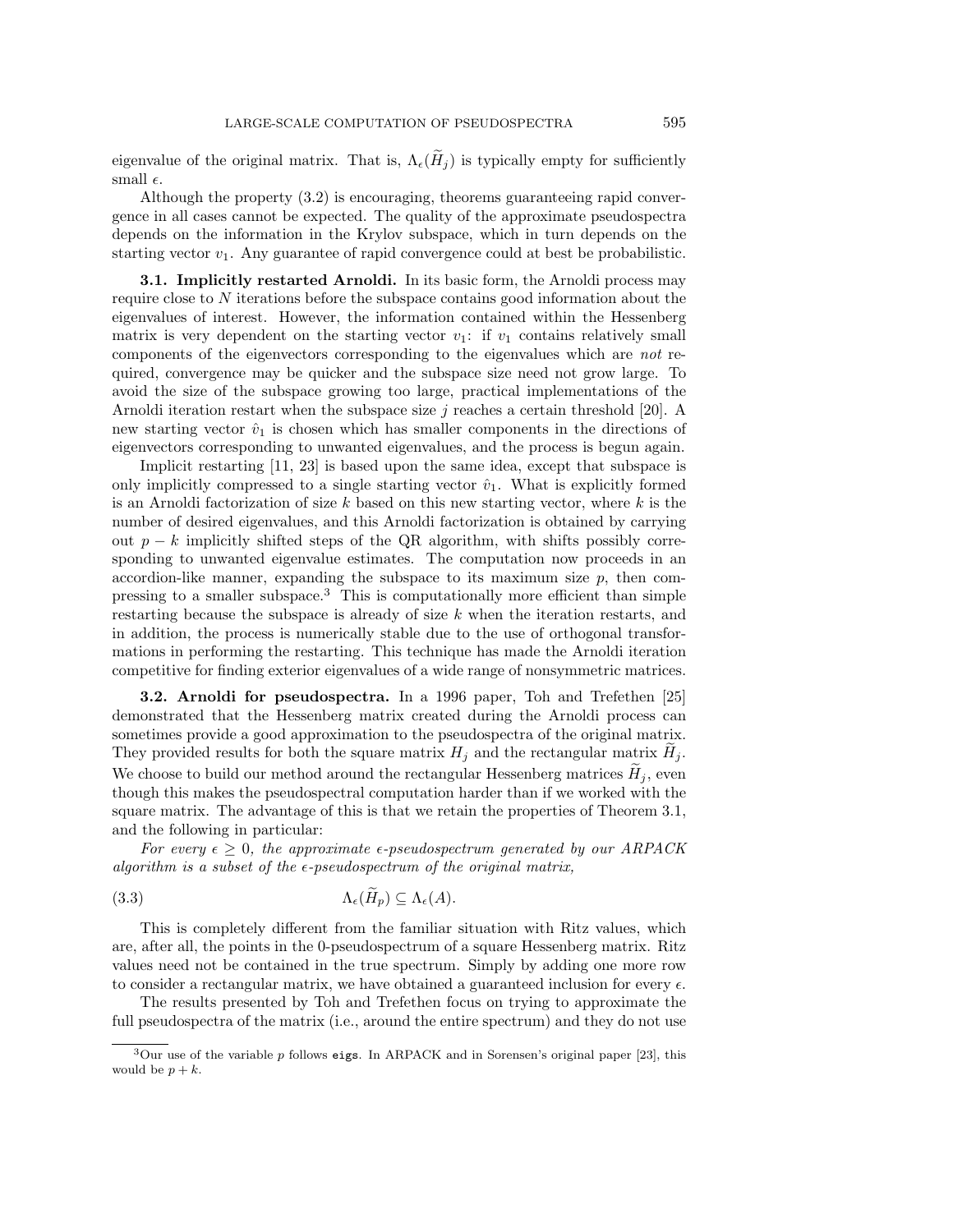any kind of restarting in their implementation of the Arnoldi iteration. While this is a useful theoretical idea, we think it is of limited practical value for computing highly accurate pseudospectra since good approximations are often obtained generally only for large subspace dimensions.

Our work is more local; we want a good approximation to the pseudospectra in the region around the eigenvalues requested from ARPACK or eigs. By taking advantage of ARPACK's implicit restarting, we keep the size of the subspace (and hence  $H_p$ ) reasonably small, allowing us to compute (local) approximations to the pseudospectra more rapidly, extending the idea of  $[25]$  to a fully practical technique (for a more restricted problem).

**4. Implementation.** In deciding to use the rectangular Hessenberg matrix  $H_j$ , we have made the post-ARPACK phase of our algorithm more difficult. While the simple algorithm of computing the minimum singular value of  $zI-A$  at each point has approximately the same cost for a rectangular matrix as a square one, the speedup techniques described in section 2 are difficult to translate into the rectangular case.

The first idea, projection to a lower dimensional invariant subspace, does not make sense for rectangular matrices because there is no such thing as an invariant subspace. The second idea, preliminary triangularization using a Schur decomposition, also does not extend to rectangular matrices, for although it is possible to triangularize the rectangular matrix while keeping the same singular values (by performing a QR factorization, for example), doing so destroys the vital property of shift-invariance (see (2.4)).

However, our particular problem has a feature we have not yet considered: the matrix is Hessenberg. One way to exploit this property is to perform a QR factorization of the matrix obtained after shifting for each grid point. The upper triangular matrix  $R$  has the same singular values as the shifted matrix, and they are also unchanged on removing the last row of zeros, which makes the matrix square. We can now use the inverse Lanczos iteration as in section 2 to find its smallest singular value. The QR factorization can be done with an  $\mathcal{O}(N^2)$  algorithm (see, e.g., [5, p. 228]), which makes the overall cost  $\mathcal{O}(N^2)$ . Unfortunately, the additional cost of the QR factorization at each stage makes this algorithm slightly slower for the small matrices (dimensions 50–150) output from ARPACK than for square matrices of the same size, but this appears to be the price to be paid for using matrices which have the property of (3.3).

**4.1. Refinements.** In some cases we have found that inverse iteration to find the minimum eigenvalue of  $(zI - R)^*(zI - R)$  is more efficient than inverse Lanczos iteration but only when used with continuation (Lui [12]). Continuation works by using the vector corresponding to the smallest singular value from the previous grid point as the starting guess for the next grid point.

This sounds like a good idea; if the two shifted matrices differ by only a small shift, their singular values (and singular vectors) will be similar. When it works, it generally means that only a single iteration is needed to satisfy the convergence criterion. However, as Lui indicates, there is a problem with this approach if the smallest and second smallest singular values "change places" between two values of  $z$ : the iteration may converge to the second smallest singular value instead of the smallest, since the starting vector had such a strong component in the direction of the corresponding singular vector. This leads to the convergence criterion being satisfied for the wrong singular value (even after several iterations).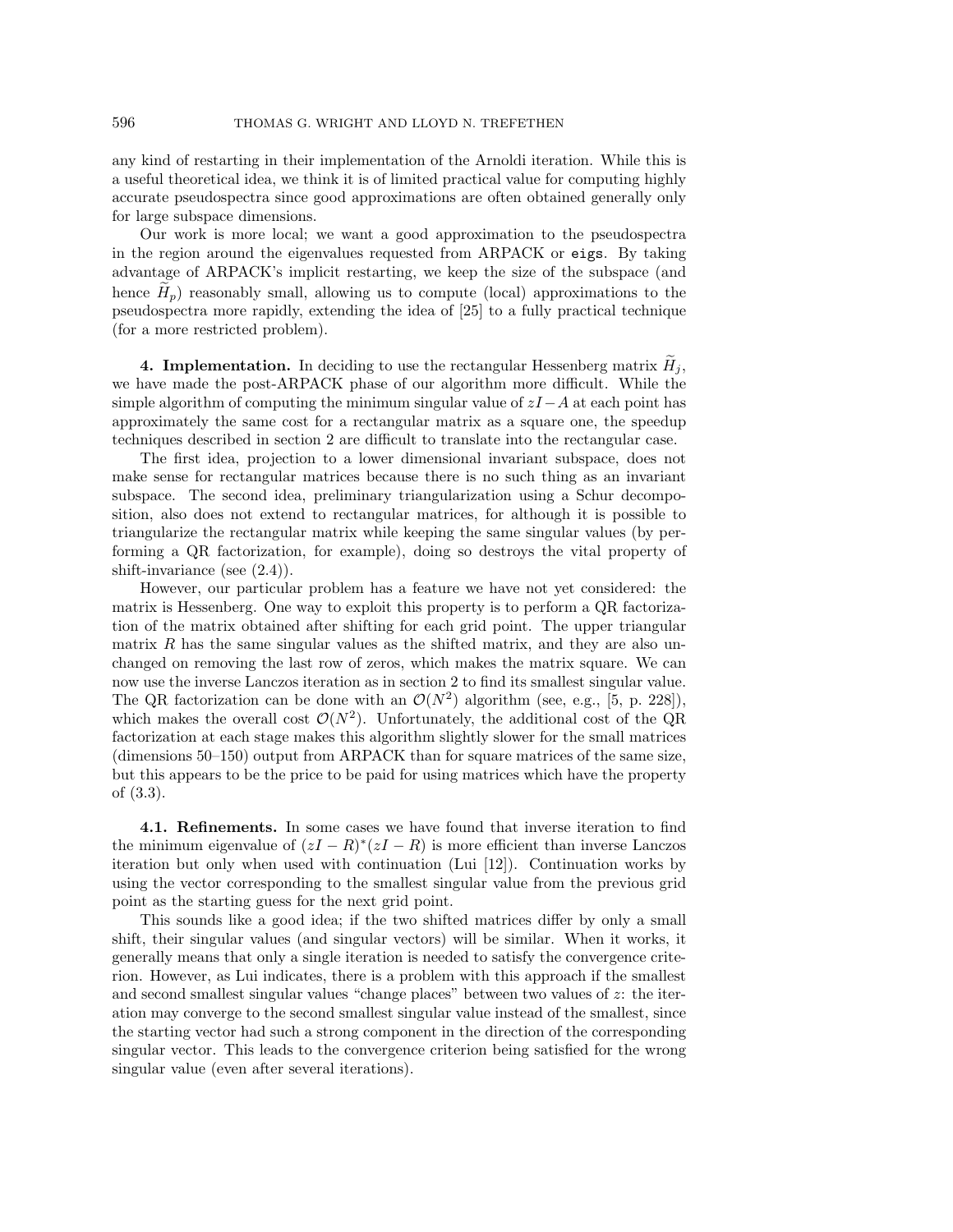Choose max subspace size  $p$ —larger p for better pseudospectra. Choose number of eigenvalues  $k$ —larger k for better pseudospectra. Run  $ARPACK(A, p, k)$  to obtain  $H_p$ . Define a grid over a region of  $\mathbb C$  enclosing converged Ritz values. For each grid point z: Perform reduced QR factorization of shifted matrix:  $z\tilde{I} - \tilde{H}_p = \tilde{Q}_p R$ .  $Get \lambda_{\text{max}}(z)$  from Lanczos iteration on  $(R^*R)^{-1}$ , random starting vector.  $\sigma_{\min}(z) := 1/\sqrt{\lambda_{\max}(z)}.$ end. Start GUI and create contour plot of the  $\sigma_{\min}$  values. Allow adjustment of parameters (e.g., grid size, contour levels) in GUI.

Fig. 2. Pseudocode for our algorithm.

In the course of our research, we have found several test matrices which suffer from this problem, including the so-called Tolosa matrix [4]. Accordingly, because of our desire to create a robust algorithm, we do not use inverse iteration. In theory it is also possible to use continuation with inverse Lanczos iteration, but our experiments indicate that the benefit is small and it again brings a risk of misconvergence.

Our algorithm (the main loop of which is similar to that in [28]) is summarized in Figure 2.

**5. Practical examples.** While one aim of our method is to approximate the pseudospectra of the original matrix accurately, this is perhaps no more important than the more basic mission of exhibiting the degree of nonnormality the matrix has, so that the ARPACK or eigs user gets some idea of whether the Ritz values returned are likely to be physically meaningful. Even in cases where the approximations of the sets  $\Lambda_{\epsilon}(A)$  are inaccurate, a great deal may still be learned from their qualitative properties.

In the following examples, ARPACK was asked to look for the eigenvalues of largest real part except where otherwise indicated. However, the choice of region of the complex plane to focus on is unimportant for our results and is determined by which eigenvalues are of interest for the particular problem at hand. The number of requested eigenvalues  $k$  was chosen rather arbitrarily to be large enough so that the approximate pseudospectra clearly indicate the true behavior in the region of the complex plane shown, and the maximum subspace size  $p$  was chosen to ensure convergence of ARPACK for the particular choice of k. Experiments show that the computed pseudospectra are not very sensitive to the choices of  $k$  and  $p$ , provided they are large enough, but we have not attempted to optimize these choices.

**5.1. Two extremes.** Our first example (Figure 3), from Matrix Market [15], shows a case where the approximation is extremely good. The matrix is the Jacobi matrix of dimension 800 for the reaction-diffusion Brusselator model from chemical engineering [7], and one seeks the rightmost eigenvalues. The matrix is not highly nonnormal, and the pseudospectra given by the approximation almost exactly match the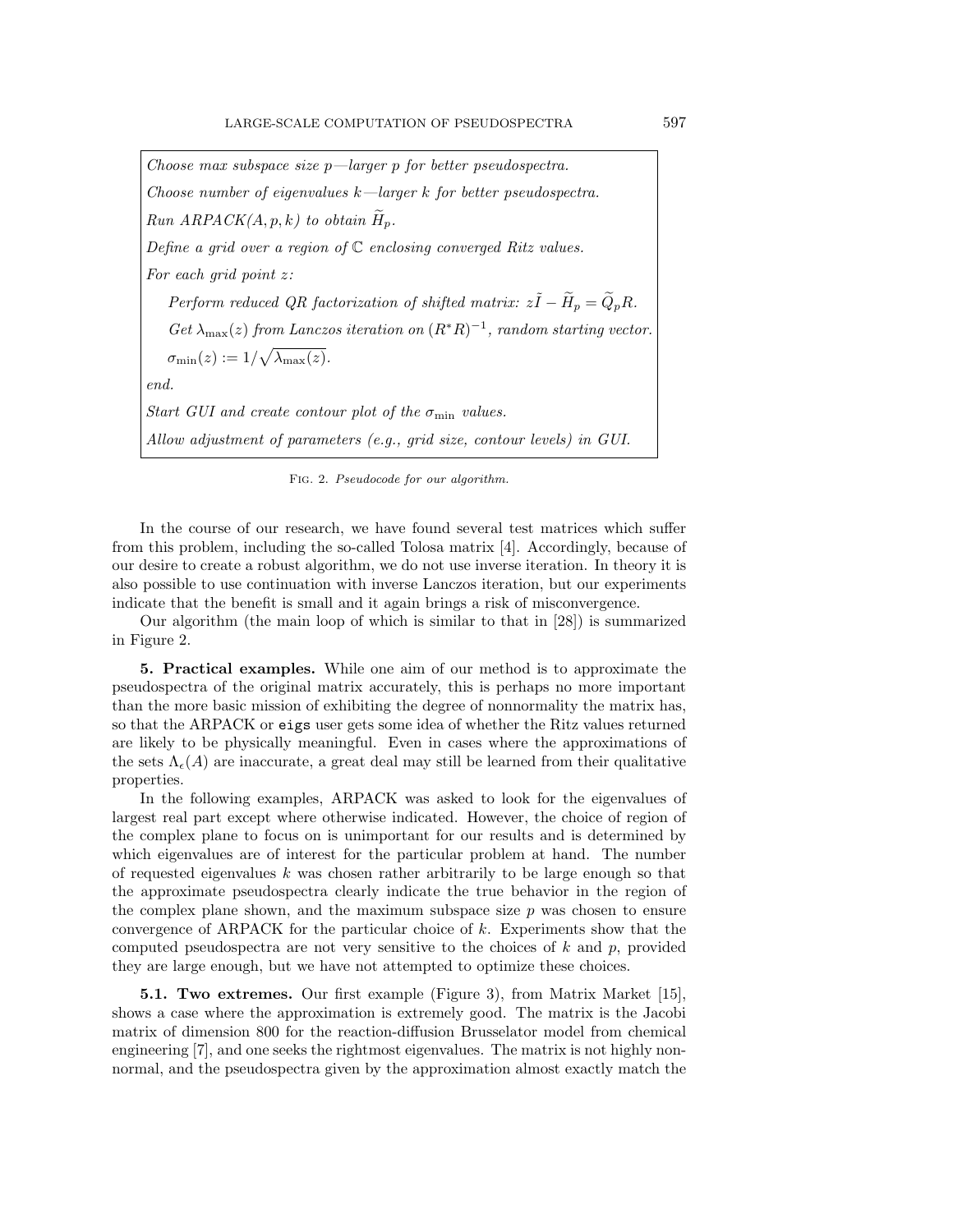

FIG. 3. Pseudospectra for the matrix rdb8001 (left) computed using the standard method, and pseudospectra of the upper Hessenberg matrix of dimension  $p = 50$  computed using ARPACK (right) in about 9% of the computer time (on the fine grid used here). Levels are shown for  $\epsilon = 10^{-1}, 10^{-1.2}, \ldots, 10^{-2.4}$ . The number of matrix-vector products needed by ARPACK (n<sub>v</sub>) is 1,493.

true pseudospectra around the converged Ritz values. This is a case where the pseudospectra computed after running ARPACK indicate that the eigenvalues returned are both accurate and physically meaningful, and that no further investigation is necessary. In this computation we used a maximum subspace dimension of  $p = 50$  and requested  $k = 30$  eigenvalues.

The second case we consider is one where the matrix has a high degree of nonnormality—the Grcar matrix. As seen in Figure 1, ARPACK can converge to Ritz values which are eigenvalues of a perturbation of order machine precision of the original matrix, and the nonnormality of this particular matrix (here of dimension 400) means that the Ritz values found can lie a long way from the spectrum of the matrix. Figure 4 shows that the pseudospectra of the Hessenberg matrix (computed using  $p = 50, k = 45$ , and asking for eigenvalues of largest modulus) in this case are not good approximations to the pseudospectra of the original one.

This is typical for highly nonnormal matrices—the Hessenberg matrix cannot capture the full extent of the nonnormality, particularly when more than  $p$  eigenvalues of the original matrix lie within the region of the complex plane in which the pseudospectra are computed. In other words, the approximation is typically not so good in areas away from the Ritz values computed, and then only accurately approximates the pseudospectra of the original matrix when the Ritz values are good approximations to the eigenvalues. Despite this, a plot like that of Figure 4 will instantly indicate to the ARPACK user that the matrix at hand is strongly nonnormal and needs further investigation.

**5.2. A moderately nonnormal example.** While the above examples show two extreme cases, many important applications are more middle-of-the-range, where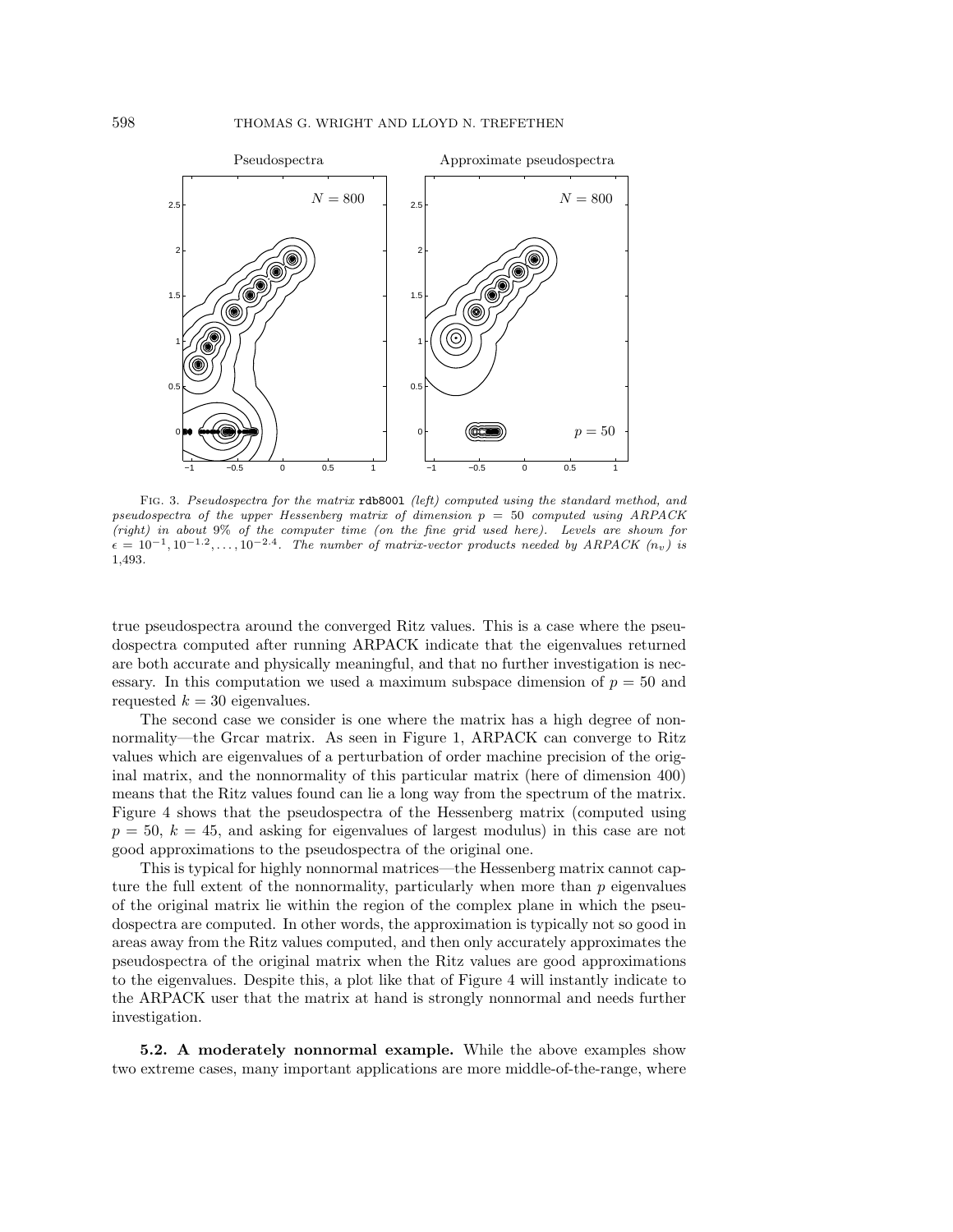

Fig. 4. The pseudospectra of the Grcar matrix of dimension 400 (left) computed using the standard method, and the pseudospectra of the upper Hessenberg matrix of dimension 50 computed using ARPACK (right) in about 8% of the computer time (on this fine grid). Contours are shown for  $\epsilon = 10^{-1}, 10^{-2}, \ldots, 10^{-11},$  and  $n_v = 8,284$ .



FIG. 5. Pseudospectra for  $\epsilon = 10^{-1}, 10^{-1.5}, \ldots, 10^{-5}$  for linearized fluid flow through a circular pipe at Reynolds number 10,000 (streamwise-independent disturbances with azimuthal wave number 1),  $n_v = 708,678$ .

machine precision is sufficient to accurately converge the eigenvalues, but pronounced nonnormality may nevertheless diminish the physical significance of some of them. A good example of a case in which this is important is the matrix created by linearization about the laminar solution of the Navier–Stokes equations for fluid flow in an infinite circular pipe [26]. (Our matrix is obtained by a Petrov–Galerkin spectral discretization of the Navier–Stokes problem due to Meseguer and Trefethen [16]. The axial and azimuthal wave numbers are 0 and 1, respectively, and the matrix dimension is 402.) The pseudospectra are shown in Figure 5, and although the eigenvalues all have negative real part, implying stability of the flow, the pseudospectra protrude far into the right half-plane. This implies pronounced transient growth of some perturbations of the velocity field in the pipe, which in the presence of nonlinearities in practice may lead to transition to turbulence [30]. The approximate pseudospectra also highlight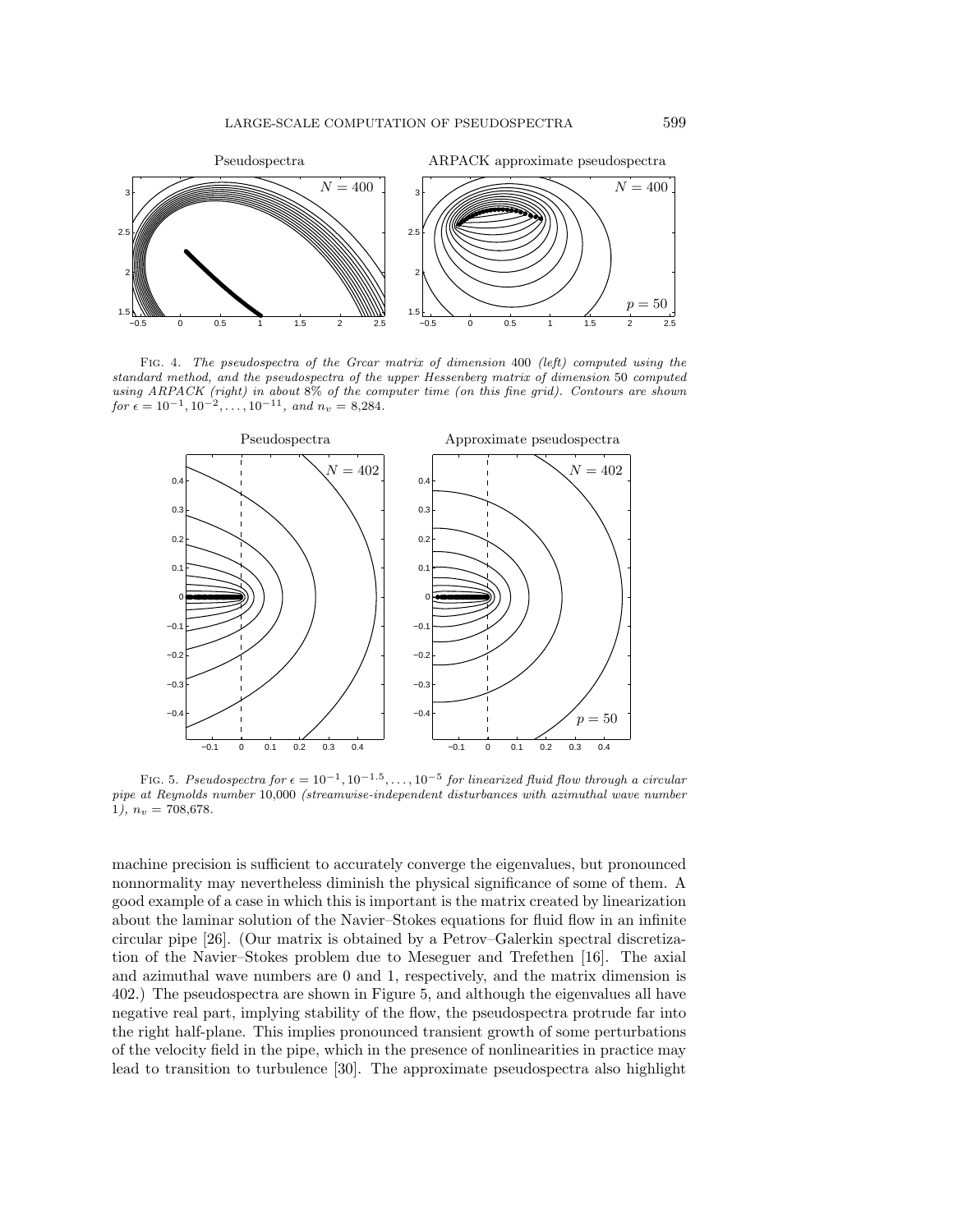

FIG. 6. Left: The  $\epsilon = 10^{-0.2}$ ,  $10^{-0.4}$ ,...,  $10^{-1.6}$  pseudospectra for the Brusselator wave model,  $n_v= 16,906.$  Right: Pseudospectral contours for  $\epsilon=10^{-1},10^{-2},\ldots,10^{-13}$  for a matrix of dimension 10,000 from the Crystal set at Matrix Market,  $n_v = 22,968$ .

this behavior. The parameters used here were  $p = 50$  and  $k = 25$ .

**5.3. Larger examples.** We now consider four larger examples. The first is the Brusselator wave model from Matrix Market (not to be confused with the very first example), which models the concentration waves for reaction and transport interaction of chemical solutions in a tubular reactor [9]. Stable periodic solutions exist for a parameter when the rightmost eigenvalues of the Jacobian are purely imaginary. For a matrix of dimension 5,000, using a subspace of dimension 100 and asking ARPACK for 20 eigenvalues, we obtained the eigenvalue estimates and approximate pseudospectra shown in Figure 6 (left). The departure from normality is evidently mild, and the conclusion from this computation is that the Ritz values returned by ARPACK are likely to be accurate and the corresponding eigenvalues physically meaningful.

Figure 6 (right) shows approximate pseudospectra for a matrix of dimension 10,000, taken from the Crystal set at Matrix Market, which arises in a stability analysis of a crystal growth problem [32]. The eigenvalues of interest are the ones with largest real part. The fact that we can see the  $10^{-13}$  pseudospectrum (when the axis scale is  $\mathcal{O}(1)$ ) indicates that this matrix is significantly nonnormal, and although the matrix is too large for us to be able to compute its exact pseudospectra for comparison, this is certainly a case where the nonnormality could be important, making all but the rightmost few eigenvalues of dubious physical significance in an application. The ARPACK parameters we used in this case were  $p = 80$  and  $k = 30$ , and the computation took about one hour on our Sun Ultra 5 workstation. Although we do not have the true pseudospectra in this case, we would expect that the rightmost portion should be fairly accurate where there is a good deal of Ritz data and relatively little nonnormality. We expect that the leftmost portion is less accurate where the effect of the remaining eigenvalues of the matrix unknown to the approximation begins to become important.

The third example, Figure 7 (left), shows the Airfoil matrix created by performing transient stability analysis of a Navier–Stokes solver [13], also from Matrix Market. In this case the matrix appears fairly close to normal, and the picture gives every reason to believe that the eigenvalues have physical meaning. Using  $p = 80$  and  $k = 20$ , ARPACK took about 9 hours to converge to the eigenvalues, while we were able to plot the pseudospectra in about 3 minutes (even on the fine grid used here).

Our final example is a matrix which is bidiagonal plus random sparse entries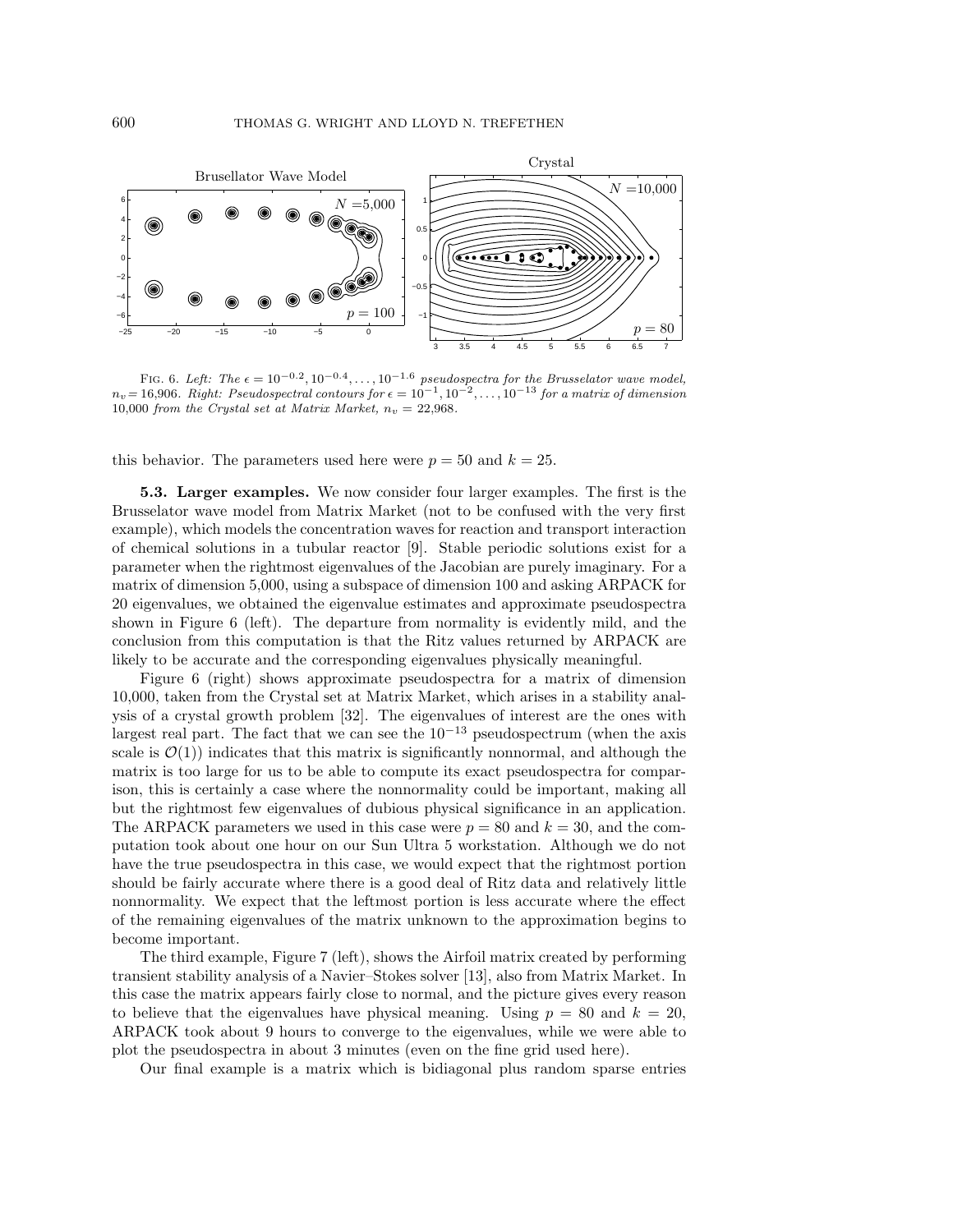

FIG. 7. Left: The  $\epsilon = 10^{-1}, 10^{-1.25}, \ldots, 10^{-2.5}$  pseudospectra for the Airfoil matrix from Matrix Market of dimension 23,560,  $n_v = 72,853$ . Right: The  $\epsilon = 10^{-1}, 10^{-1.5}, \ldots, 10^{-4.5}$  pseudospectra for our random matrix, with  $n_v= 61,347$ .

elsewhere, created in MATLAB by

 $A =$  spdiags( $[3*exp(-(0:N-1)'/10)$ . 5\*ones(N,1)], 0:1, N, N) + .1\*sprandn(N,N,10/N);

The approximation to the pseudospectra of the matrix of dimension 200,000 is shown in Figure 7 (right), from which we can conclude that the eigenvalue estimates returned are probably accurate, but that the eigenvalues toward the left of the plot would likely be of limited physical significance in a physical application, if there were one, governed by this matrix. We used a subspace size of 50 and requested 30 eigenvalues from this example, and the whole computation took about 26 hours.

**6. MATLAB GUI.** We have created a Matlab GUI to automate the process of computing pseudospectra, and Figure 8 shows a snapshot after a run of ARPACK. Initially the pseudospectra are computed on a coarse grid to give a fast indication of the nonnormality of the matrix, but the GUI allows control over the number of grid points if a higher quality picture is desired. Other features include the abilities to change the contour levels shown without recomputing the underlying values, and to select parts of the complex plane to zoom in for greater detail. The GUI can also be used as a graphical front end to our other pseudospectra codes for computing pseudospectra of smaller general matrices. The codes are available on the World Wide Web from http://web.comlab.ox.ac.uk/oucl/work/nick.trefethen/.

**7. Discussion.** The examples of section 5 give an indication of the sort of pictures obtained from our technique. For matrices fairly close to normal, the approximation is typically a very close match to the exact pseudospectra, but for more highly nonnormal examples the agreement is not so close. This is mainly due to the effect of eigenvalues which the Arnoldi iteration has not found: their effect on the pseudospectra is typically more pronounced for nonnormal matrices.

The other point to note is that if we use the Arnoldi iteration to look (for ex-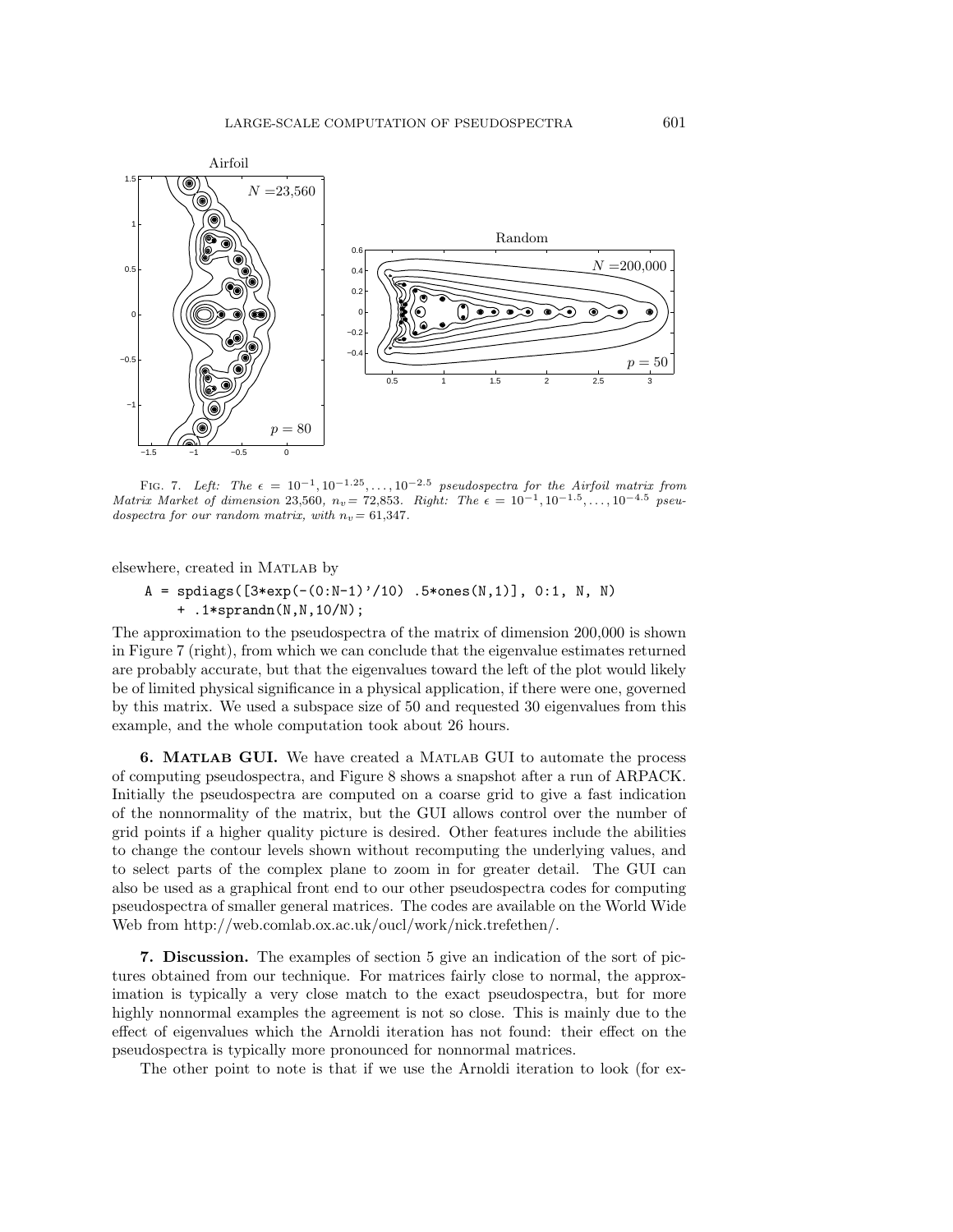

FIG. 8. A snapshot of the MATLAB GUI after computing the pseudospectra of a matrix.

ample) for eigenvalues of largest real part, the rightmost part of the approximate pseudospectra will be a reasonably good approximation. This can clearly be seen in Figure 4 where we are looking for eigenvalues of largest modulus: the top parts of the pseudospectra are fairly good and only deteriorate lower down where the effect of the "unfound" eigenvalues becomes important.

However, as mentioned in the introduction, creating accurate approximations of pseudospectra was only part of the motivation for this work. Equally important has been the goal of providing information which can help the user of ARPACK or eigs decide whether the computed eigenvalues are physically meaningful. For this purpose, estimating the degree of nonnormality of the matrix is more important than getting an accurate plot of the exact pseudospectra.

One of the biggest advantages of our technique is that while the time spent on the ARPACK computation grows as the dimension of the matrix increases, the time spent on the pseudospectra computation remains roughly constant. This is because the pseudospectra computation is based just on the final Hessenberg matrix, of dimension typically in the low hundreds at most. Figure 9 shows the proportion of time spent on the pseudospectra part of the computation for the examples we have presented here. These timings are based on the time to compute the initial output from our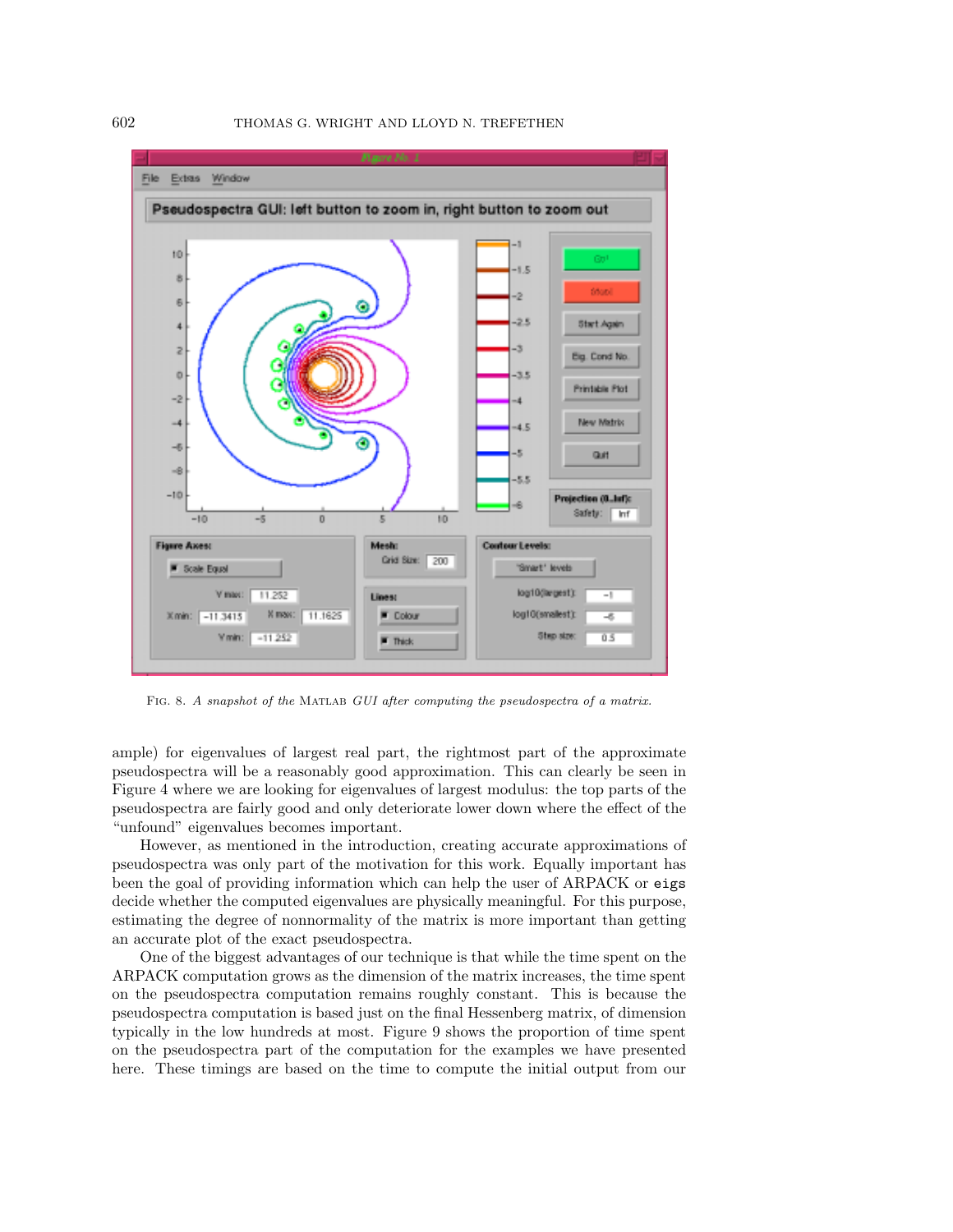

Fig. 9. The proportion of the total computation time spent on computing the pseudospectra for the examples presented in this paper. For large N, the pseudospectra are obtained at very little additional cost.



Fig. 10. Lower-quality plots of pseudospectra produced by our GUI on its default coarse 15 × 15 grid. Such plots take just a few seconds. The matrices shown are rdb8001 with  $\epsilon = 10^{-1}, 10^{-1.2}, \ldots, 10^{-1.8}$  (cf. Figure 3) and the Grear matrix with  $\epsilon = 10^{-1}, 10^{-2}, \ldots, 10^{-10}$  (cf. Figure 4).

GUI using a coarse grid such as those illustrated in Figure 10, which is our standard resolution for day-to-day work. For the "publication quality" pseudospectra of the resolution of the other plots in this paper, the cost is about thirty times higher, but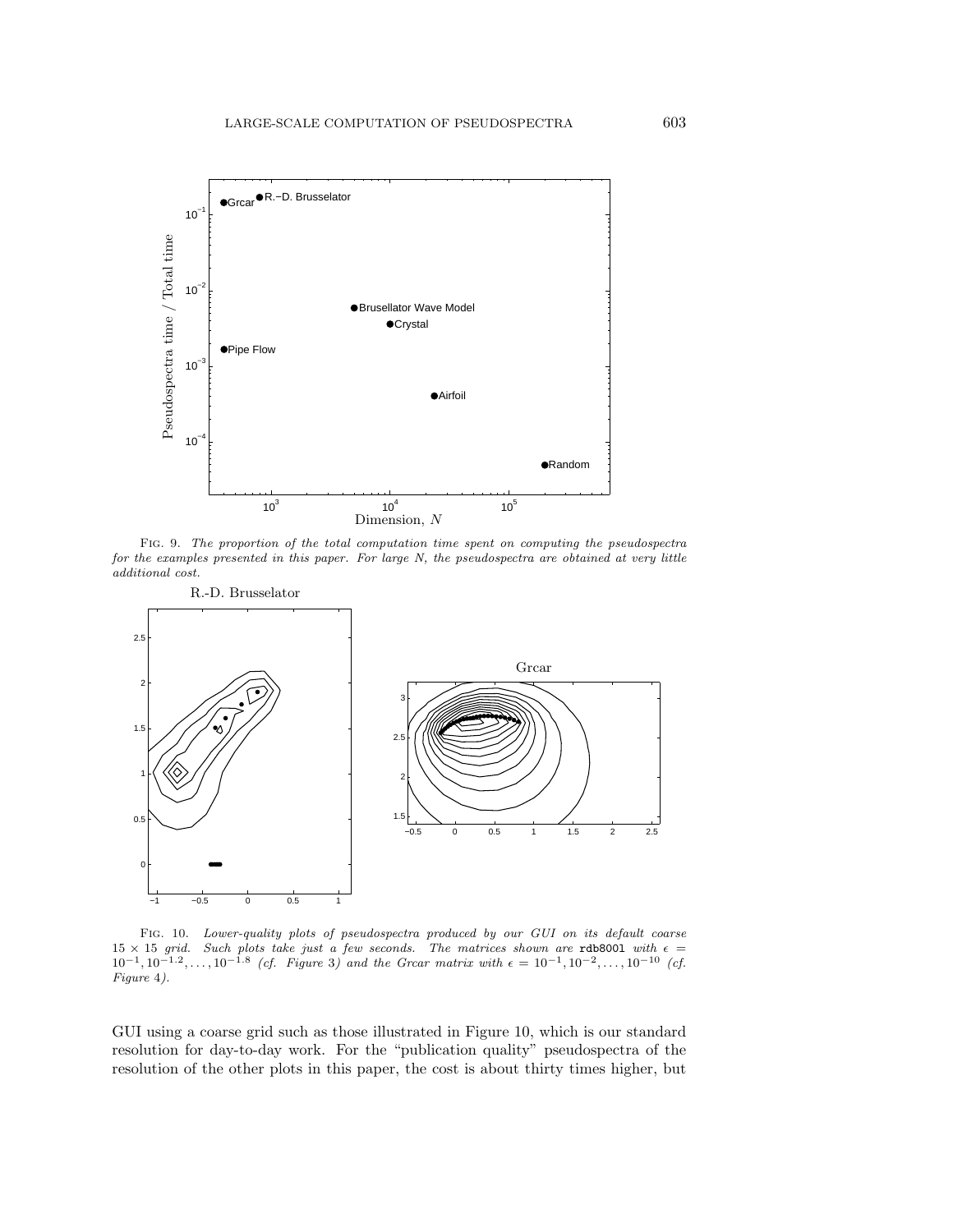this is still much less than the cost of ARPACK for dimensions N in the thousands.

**Acknowledgments.** We would like to thank Rich Lehoucq for his advice on ARPACK beginning during his visit to Oxford in October–November 1999, Penny Anderson of The MathWorks, Inc., for her help with the beta version of the new eigs command, and Mark Embree for his comments on drafts of the paper.

## REFERENCES

- $[1]$  W. E. ARNOLDI, The principle of minimized iteration in the solution of the matrix eigenvalue problem, Quart. Appl. Math., 9 (1951), pp. 17–29.
- [2] Z. Bai, J. Demmel, J. Dongarra, A. Ruhe, and H. van der Vorst, eds., Templates for the Solution of Algebraic Eigenvalue Problems: A Practical Guide, SIAM, Philadelphia, 2000.
- [3] T. BRACONNIER AND N. J. HIGHAM, Computing the field of values and pseudospectra using the Lanczos method with continuation, BIT, 36 (1996), pp. 422–440.
- [4] F. CHATELIN AND S. GODET-THOBIE, Stability analysis in aeronautical industries, in Proceedings of the 2nd Symposium on High-Performance Computing, Montpellier, France, M. Durand and F. E. Dabaghi, eds., Elsevier–North-Holland, Amsterdam, 1991.
- [5] G. H. Golub and C. F. Van Loan, Matrix Computations, 3rd ed., The Johns Hopkins University Press, Baltimore, MD, London, UK, 1996.
- [6] J. F. GRCAR, Operator Coefficient Methods for Linear Equations, Tech. report SAND89-8691, Sandia National Labs, Livermore, CA, 1989.
- [7] B. Hassard, N. Kazarinoff, and Y. Wan, Theory and Applications of Hopf Bifurcation, Cambridge University Press, Cambridge, UK, 1981.
- [8] N. J. Higham and F. Tisseur, A block algorithm for matrix 1-norm estimation, with an application to 1-norm pseudospectra, SIAM J. Matrix Anal. Appl., 21 (2000), pp. 1185– 1201.
- [9] P. J. HOLMES, ED., Waves in Distributed Chemical Systems: Experiments and Computations, Proceedings of the Asilomar Conference Ground, Pacific Grove, CA, 1979, SIAM, Philadelphia, 1980.
- [10] R. B. LEHOUCQ, K. MASCHHOFF, D. SORENSEN, AND C. YANG, ARPACK Software Package, http://www.caam.rice.edu/software/ARPACK/, 1996.
- [11] R. B. Lehoucq, D. C. Sorensen, and C. Yang, ARPACK Users' Guide, SIAM, Philadelphia, 1998.
- [12] S. H. Lui, Computation of pseudospectra by continuation, SIAM J. Sci. Comput., 18 (1997), pp. 565–573.
- [13] A. MAHAJAN, E. H. DOWELL, AND D. BLIS, *Eigenvalue calculation procedure for an Euler-*Navier-Stokes solver with applications to flows over airfoils, J. Comput. Phys., 97 (1991), pp. 398–413.
- [14] T. A. MANTEUFFEL AND G. STARKE, On hybrid iterative methods for nonsymmetric systems of linear equations, Numer. Math., 73 (1996), pp. 489–506.
- [15] Matrix Market, http://math.nist.gov/MatrixMarket/, 2000.
- [16] A. MESEGUER AND L. N. TREFETHEN, A Spectral Petrov-Galerkin Formulation for Pipe Flow I: Linear Stability and Transient Growth, Tech. report NA-00/18, Oxford University Computing Laboratory, Oxford, UK, 2000.
- [17] N. M. NACHTIGAL, L. REICHEL, AND L. N. TREFETHEN, A hybrid GMRES algorithm for nonsymmetric linear systems, SIAM J. Matrix Anal. Appl., 13 (1992), pp. 796–825.
- [18] S. C. REDDY, P. J. SCHMID, AND D. S. HENNINGSON, Pseudospectra of the Orr–Sommerfeld operator, SIAM J. Appl. Math., 53 (1993), pp. 15–47.
- [19] A. Ruhe, Rational Krylov algorithms for nonsymmetric eigenvalue problems. II. Matrix pairs, Linear Algebra Appl., 197/198 (1994), pp. 283–295.
- [20] Y. SAAD, Variations on Arnoldi's method for computing eigenelements of large unsymmetric matrices, Linear Algebra Appl., 34 (1980), pp. 269–295.
- [21] Y. Saad, Numerical Methods for Large Eigenvalue Problems, Manchester University Press, Manchester, UK, 1992.
- [22] G. L. G. Sleijpen and H. A. van der Vorst, A Jacobi–Davidson iteration method for linear eigenvalue problems, SIAM J. Matrix Anal. Appl., 17 (1996), pp. 401–425.
- [23] D. C. Sorensen, Implicit application of polynomial filters in a k-step Arnoldi method, SIAM J. Matrix Anal. Appl., 13 (1992), pp. 357–385.
- [24] K.-C. Toh, Matrix Approximation Problems and Nonsymmetric Iterative Methods, Ph.D. thesis, Cornell University, Ithaca, NY, 1996.